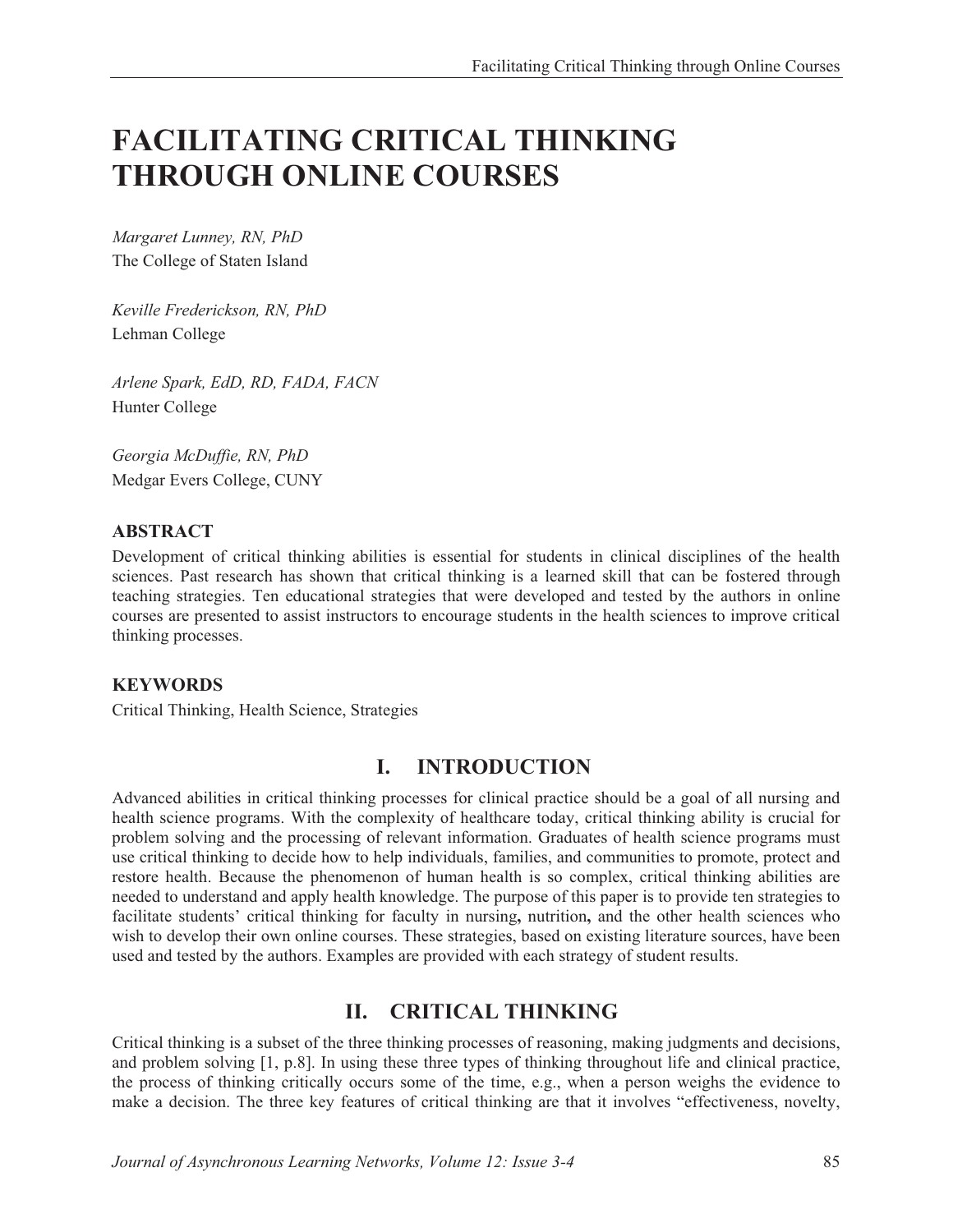and self direction" [1, p.11]. Critical thinking is not a skill that transfers to other unrelated thinking processes, but is a process that occurs in relation to specific domain content. Content knowledge is needed in order to achieve appropriate critical thinking in knowledge domains. An important advantage of using critical thinking processes is that it helps learners to overcome their negative egocentrism and sociocentrism [2, 3].

Through collaborative use of critical thinking processes with other students during reasoning, making decisions, and problem solving, learners gain a foundation for independent and interdependent critical thinking. Ability to use critical thinking varies, depending on comprehension, self-assuredness, level of maturity, experience with critical thinking processes, and other variables [2].

Through critical thinking, students focus on the processes of learning rather than just attaining facts about phenomena [4]. Critical thinking helps learners to create and apply new knowledge to real-world situations. When learners think critically, they become actively responsible for their own education, which can lead to wisdom--not just the learning of new information [5, p. 15).

Critical thinking contributes to the rational and reflective processes of making judgments in clinical practice [2]. Clarity in judgment involves a breadth of knowledge and a depth of understanding which, when nurtured by educators, lay the foundation for practical application and the gaining of wisdom. Critical thinking includes the ability to tolerate and manage ambiguity as part of the complexity of human experiences and professional roles. To tolerate and manage ambiguity means that health professionals embrace, or at least accept, the ambiguity of clinical judgments in health care instead of having emotional or avoidance reactions to the ambiguity.

More than two centuries ago, Socrates devised a method of questioning and analysis that required clarity of thinking and logical consistency [3]. The Socratic method of questioning set the stage for the study of critical thinking. More recently, critical thinking has been extensively studied, showing that people with the same degree of education and professional preparation can and do vary widely in basic thinking abilities [1, p. 8; 6, p. 60; 7, p. 8]. The research also shows that thinking abilities can be improved through focused educational activities and individual efforts [2, 7, 8, 9, 10]. Based on previous research on basic thinking abilities, faculty members who teach nursing and health science courses should assume that the students in their classes vary in thinking abilities and that their thinking abilities can be improved and transferred to clinical practice. The facilitation of critical thinking is best achieved in conjunction with domain content, so incorporating these processes within online courses on any health science topic will help students to further develop the use of critical thinking for clinical practice [1, p. 8; 2].

There are many different theoretical perspectives on critical thinking that mainly derive from the disciplines of psychology, educational psychology, and cognitive psychology, e.g., the views of cognitive scientists as summarized by Willingham [1, p. 8]. Using one of these views is important because students need to know specific critical thinking metacognitive concepts to focus on using them. An example is when students are prompted to analyze a clinical situation by considering both sides of the issue before making a decision. To identify the critical thinking concepts that are relevant to nursing, Scheffer and Rubenfeld [11, p. 352] conducted a Delphi study of 56 nurse experts in critical thinking. The results were a definition and description of critical thinking in nursing as an essential component of professional accountability and quality nursing care. "Critical thinkers in nursing exhibit these habits of mind: confidence, contextual perspective, creativity, flexibility, inquisitiveness, intellectual integrity, intuition, open-mindedness, perseverance, and reflection. Critical thinkers in nursing practice the cognitive skills of analyzing, applying standards, discriminating, information seeking, logical reasoning, predicting and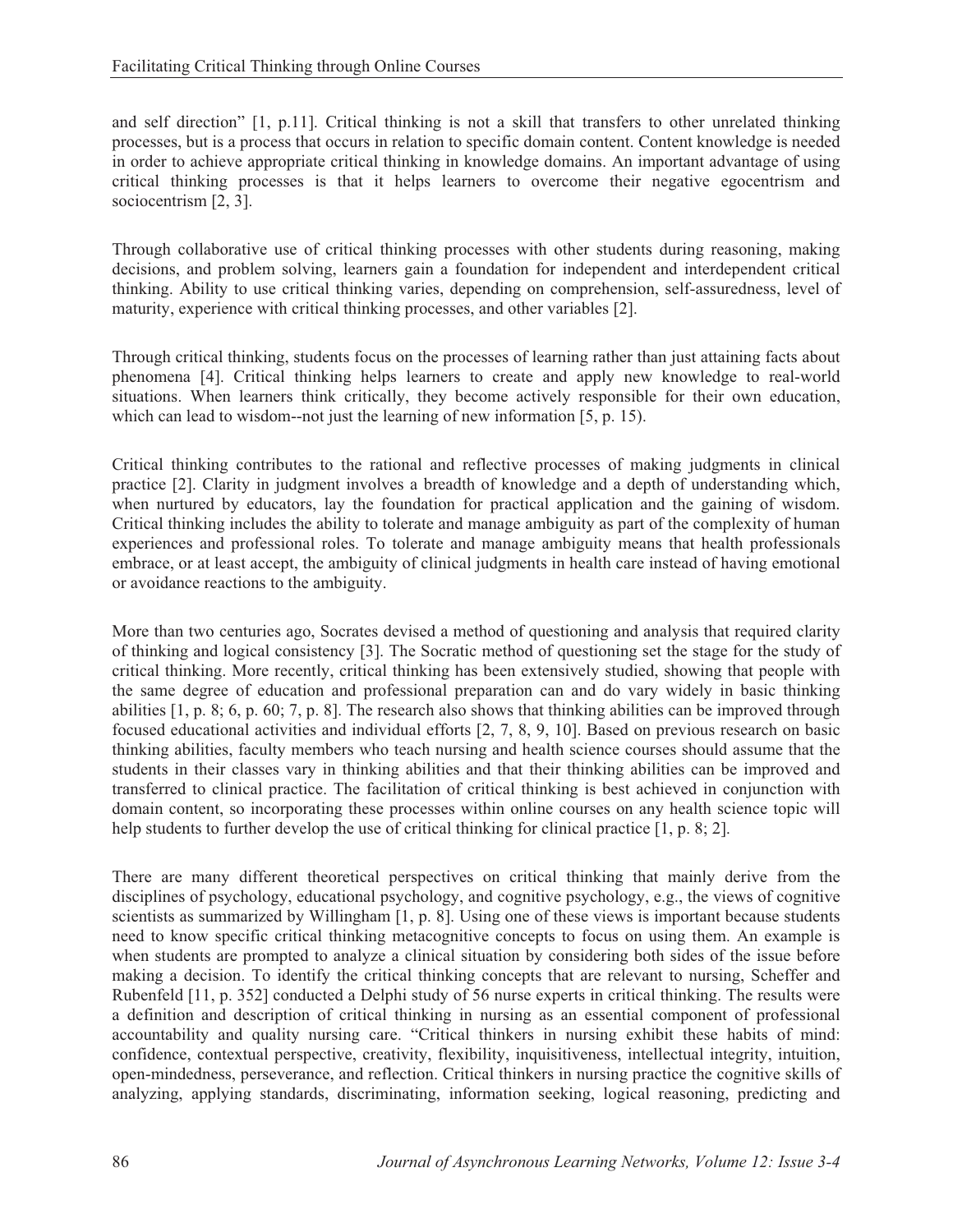transforming knowledge" [11, p. 357; 4] (see Table 1). The research-based strategies for online courses proposed here are designed to facilitate these seven cognitive skills and 10 habits of mind in online courses in nursing, nutrition, and other health sciences.

| <b>Characteristics</b>     | <b>Definitions</b>                                                                                                                                                    |  |  |
|----------------------------|-----------------------------------------------------------------------------------------------------------------------------------------------------------------------|--|--|
| <b>Cognitive Skills</b>    |                                                                                                                                                                       |  |  |
| Analyzing                  | Separating or breaking a whole into parts to discover the nature,<br>function and relationships                                                                       |  |  |
| <b>Applying Standards</b>  | Judging according to established personal, professional, or social rules<br>or criteria                                                                               |  |  |
| Discriminating             | Recognizing differences and similarities among things or situations and<br>distinguishing carefully as to category or rank                                            |  |  |
| <b>Information Seeking</b> | Searching for evidence, facts or knowledge by identifying relevant<br>sources and gathering objective, subjective, historical and current data<br>from those sources. |  |  |
| Logical Reasoning          | Drawing inferences or conclusions that are supported in or justified by<br>evidence                                                                                   |  |  |
| Predicting                 | Envisioning a plan and its consequences                                                                                                                               |  |  |
| Transforming<br>Knowledge  | Changing or converting the condition nature, form or function of<br>concepts among contexts                                                                           |  |  |
| <b>Habits of the Mind</b>  |                                                                                                                                                                       |  |  |
| Confidence                 | Assurance of one's reasoning abilities                                                                                                                                |  |  |
| Contextual perspective     | of the<br>Consideration<br>whole<br>situation,<br>relationships,<br>including<br>background, and environment, relevant to some happening                              |  |  |
| Creativity                 | Intellectual inventiveness used to generate, discover, or restructure<br>ideas; imagining alternatives                                                                |  |  |
| Flexibility                | Capacity to adapt, accommodate, modify or change thoughts, ideas and<br>behaviors                                                                                     |  |  |
| Inquisitiveness            | An eagerness to know by seeking knowledge and understanding<br>through observation and thoughtful questioning in order to explore<br>possibilities and alternatives   |  |  |
| Intellectual integrity     | Seeking the truth through sincere. honest processes, even if the results<br>are contrary to one's assumptions and beliefs                                             |  |  |
| Intuition                  | Insightful sense of knowing without conscious use of reason                                                                                                           |  |  |
| Open-mindedness            | A viewpoint characterized by being receptive to divergent views and<br>sensitive to one's biases                                                                      |  |  |
| Perseverance               | Pursuit of a course with determination to overcome obstacles                                                                                                          |  |  |
| Reflection                 | Contemplation upon a subject, especially one's assumptions and<br>thinking for purposes of deeper understanding and self-evaluation                                   |  |  |

**Table 1. Critical Thinking Categories and Definitions [11]** 

# **III. STRATEGIES TO FACILITATE CRITICAL THINKING THROUGH ONLINE COURSES**

Thinking processes can be improved through teaching, coaching and practice, so specific educational strategies can be used in online courses to facilitate students' critical thinking processes. The following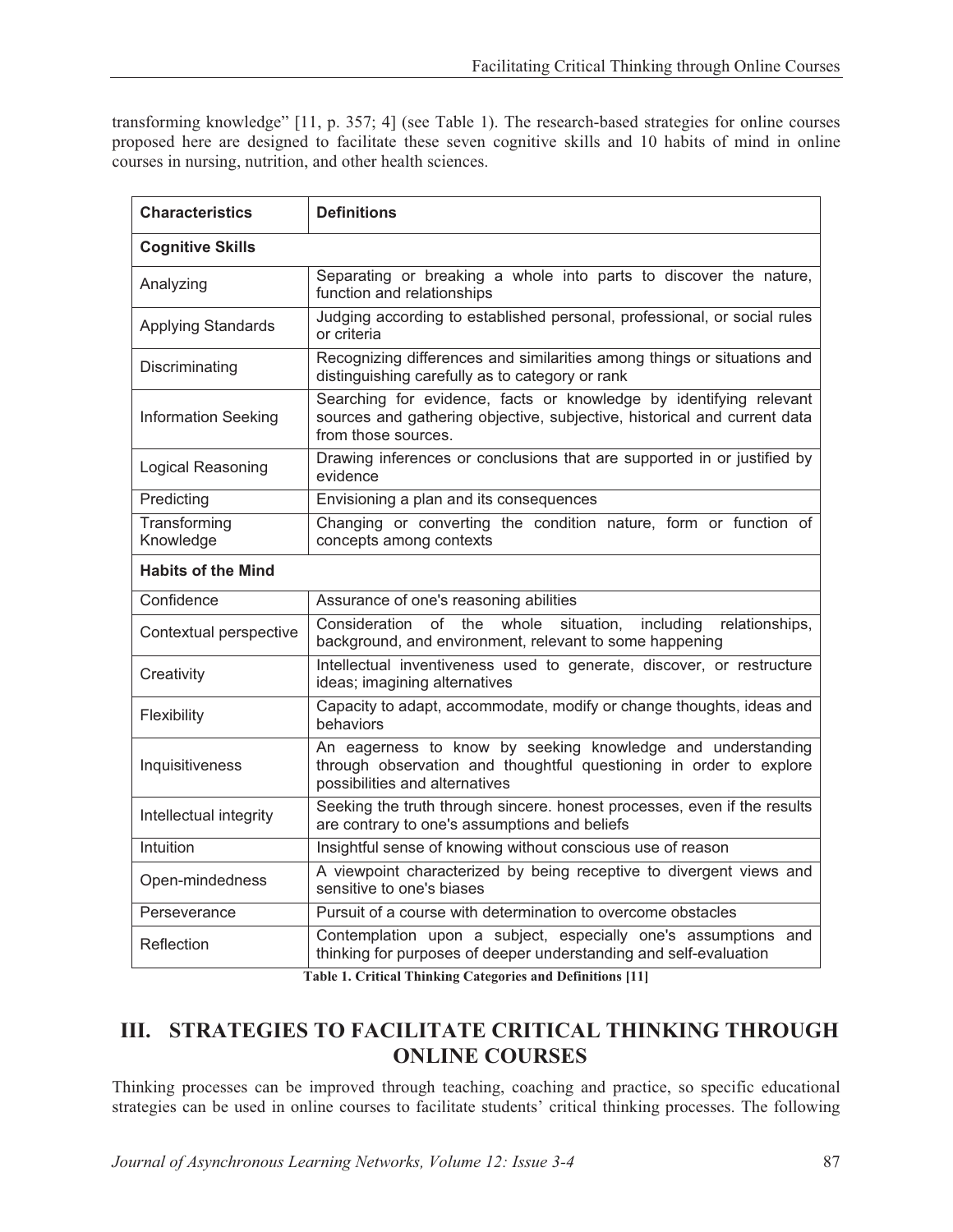ten strategies are proposed: (1) ask-questions that can be answered through information seeking, (2) expect students to describe the meanings of their required readings in their own words, (3) motivate students to use effort through grading criteria, (4) stimulate students to give examples of concepts or theories being studied, (5) provide case studies or other examples for application of class content, (6) prompt students to ask questions of each other and the instructor; (7) phrase questions so that additional independent research or reading is required, (8) promote student debates on controversial subjects within the discipline, (9) require students to use journaling, and (10) reinforce students' use of critical thinking (see Table 2).

| $\mathbf{1}$ . | Ask questions of students                                                                 |
|----------------|-------------------------------------------------------------------------------------------|
| 2.             | Expect students to formulate answers to questions in their own words                      |
| 3.             | Motivate students to use effort through grading criteria for participation in discussions |
| 4.             | Stimulate students to give examples of concepts being studied                             |
| 5.             | Provide case studies or other examples for student application of concepts and theories   |
| 6.             | Prompt students to ask questions of themselves, each other and the instructor             |
| 7 <sub>1</sub> | Phrase questions to students that require additional independent research or reading      |
| 8.             | Promote student debates on controversial subjects within the discipline                   |
| 9.             | Require a course-related journal                                                          |
| 10.            | Reinforce students' use of critical thinking through positive reinforcement               |
|                | Toble 2. Cummony Teaching Chrotogies to Fooilitate Critical Thinking in Online Courses    |

**Table 2. Summary: Teaching Strategies to Facilitate Critical Thinking in Online Courses** 

# **A. Asking Questions**

A basic strategy that has strong research support is to ask students questions and expect them to find and provide the answers [1, 8, 10]. Questions can be factual, descriptive, clarifying, or value-seeking. Students are motivated to explore the unknown and make cognitive connections to the known by seeking clarification. Questions can help students move through a process of deductive and inductive reasoning. Questions hold students accountable and help them to internalize habits of critical thinking while conditioning them to use patterns of critical thinking behaviors through guided practice.

The answers to questions do not have to be difficult or hard to find; the answers can be found, for example, in the assigned readings for a course. But, the effort of looking for the answers generates the cognitive skill of *information seeking*. Questions at a higher level of ability are those that require the cognitive skills of *analysis* and *logical reasoning* and questions that generate further questions and inquiry. These types of questions generate the cognitive skill of *transformation of knowledge* and development of the habits of mind of *flexibility and creativity.*

*Example of Student Outcomes*. In a course on community health nursing, the question was: What are Advance Directives? One student provided an answer and other students provided further clarification, such as below:

To add to Emily's comments, the Patient Self-Determination Act requires healthcare providers to discuss advance directives with patients and include in the health care record whether the patient has signed advance directives with patients and include in the health care record advance directives. I believe that it is crucial for all people to have advance directives. I often encounter situations where patients do not have advance directives. If their status rapidly changes and they are no longer able to make decisions, families often disagree about what treatment should be given and what treatment should be withheld. To avoid any confusion, families should discuss their wishes with each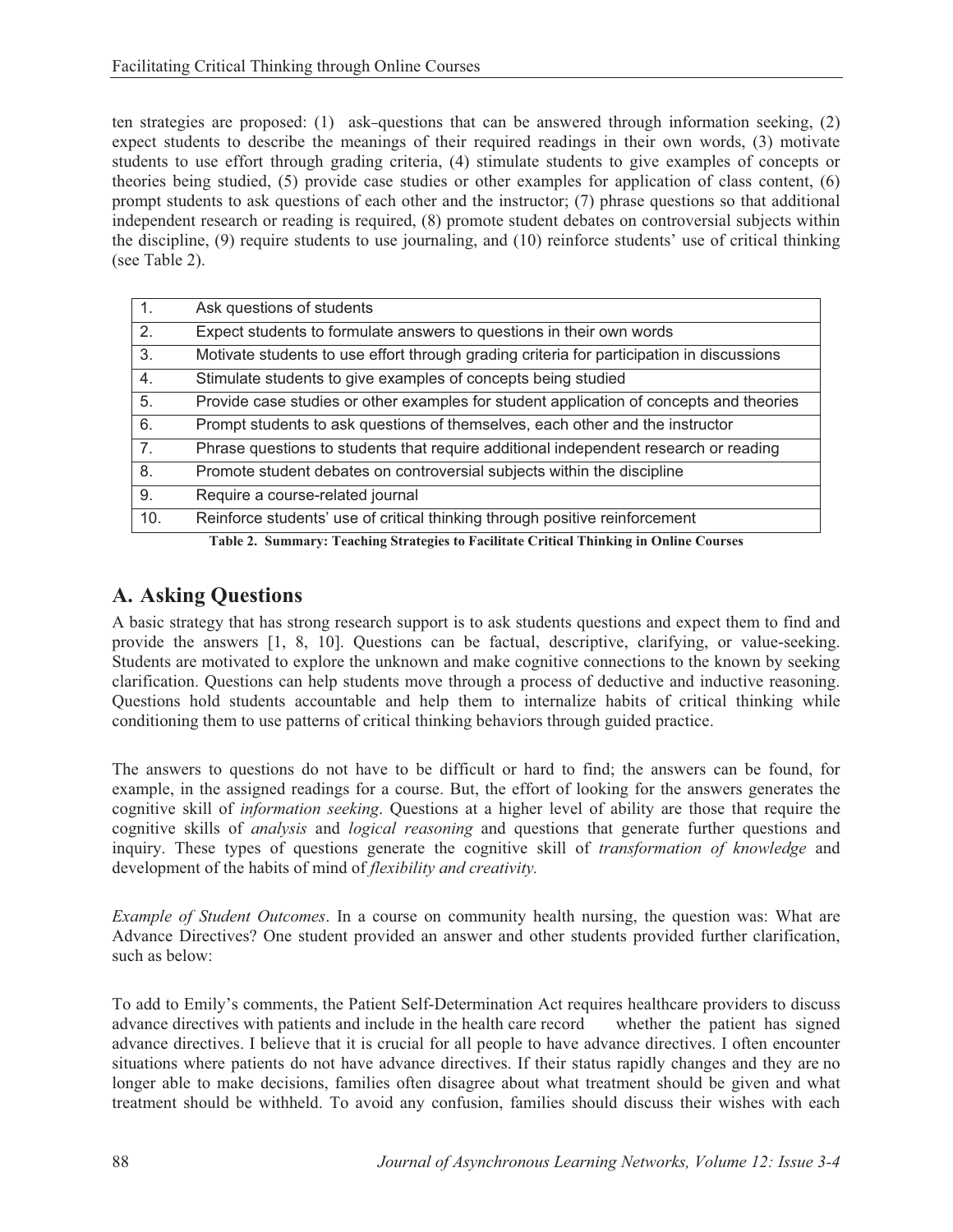other and complete advance directives. This ensures that their wishes are respected and carried out.

# **B. Writing in Own Words**

A second strategy is to expect students to formulate the answers to questions in their own words. This encourages development of the habit of mind, *flexibility*, and may also require the cognitive skills of *analyzing* and *logical reasoning*, albeit sometimes at a basic level. Students who cannot formulate the answers in their own words can use the words of the authors they are reading, but they should put them in quotation marks and cite the page numbers. In our experience, students generally do not quote from the book, even though they have the opportunity to do so. It may be that they want to appear smart enough to peers to be able to write it in their own words. Writing in one's own words is also encouraged by developing assignments that require students to provide their opinions based on course content.

### **1. Example of Student Outcomes**

In a food politics course, the teacher asked students their opinions of the Breastfeeding Promotion Act (United States House of Representatives, 2007), which amends the Civil Rights Act of 1964 to include lactation (breastfeeding, including expression of milk) as protected conduct. One student posted the following opinion:

As we review the legislation and policy efforts to encourage and protect breastfeeding as a public health issue, I started to consider what is behind the letter of the law. I thought Margaret brought up a good distinction in the Pennsylvania law where Republicans debated over the wording *right to breastfeed...*replaced by *freedom to breastfeed.* States' laws in the US literally provide the "freedom" to breastfeed and not the right of a child to receive breastmilk. Consider the Texas and California statutes, which prohibit the sale of breastmilk. As breastmilk is the ideal food for (almost all) newborns and infants through at least 6 months of age, then child should have a "right" to breastmilk. But, that's not the case, *to wit*: suppose an adopted infant must be cared for at a time when he should be receiving breastmilk. How is this infant protected under current states' policies for breastfeeding? The answer—the baby is not protected at all. The focus of state legislation and workplace policy is to ensure the freedom of the lactating mother to feed her baby from the breast. This strikes me as misdirected policy. The primary health benefits of breastfeeding are acquired by the infant, not the mother. Policy changes that protect and encourage breastfeeding should start by protecting the *infant's right to breastmilk*.

### **2. Plagiarism**

A related issue is that students may post a response as if it is their own writing but it was plagiarized [12]. Plagiarism of Internet sources is particularly prevalent in online courses. Cyber-plagiarism can be prevented, or at least thwarted, by using a combination of strategies (see Table 3). The first step is to be aware of plagiarism. All teachers need to educate themselves and their students about plagiarism.

|              | Develop assignments that are clear to the students.                                                                                                                                           |
|--------------|-----------------------------------------------------------------------------------------------------------------------------------------------------------------------------------------------|
| 2.           | Provide a list of appropriate subjects. Assign narrowly focused topics rather than broad<br>general ones, or ask students to write about current events as they relate to class<br>materials. |
| $\mathbf{3}$ | Require specific components in assignments, such as headings, number of pages,<br>referencing style.                                                                                          |
|              | Require process steps for the assignment, i.e., stagger due dates for different parts of a                                                                                                    |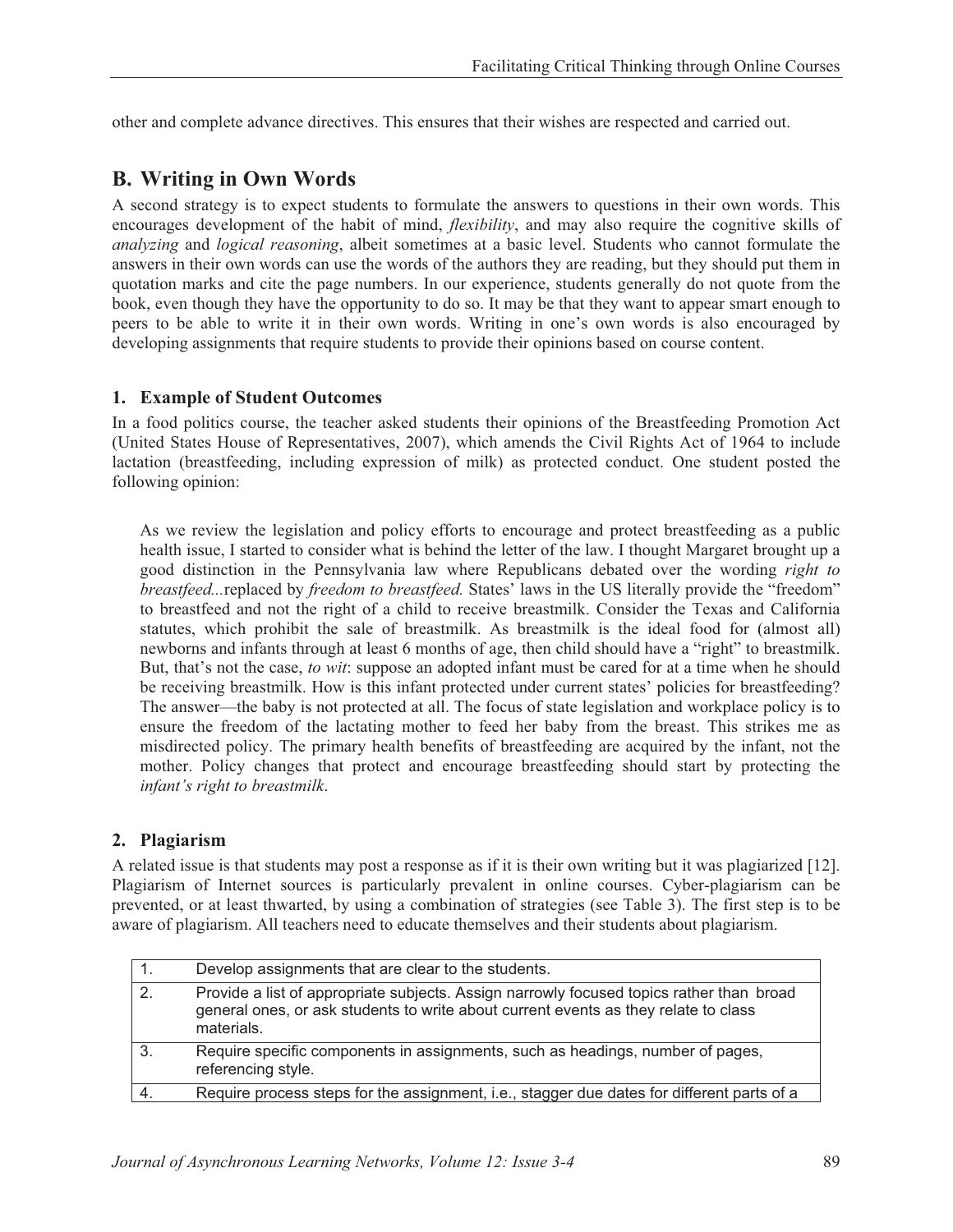|                | paper. For example, the bibliography can be due a week before the final paper, or<br>specify what materials students can use, or assign two or three smaller papers<br>throughout the term rather than a single large one.                            |
|----------------|-------------------------------------------------------------------------------------------------------------------------------------------------------------------------------------------------------------------------------------------------------|
| 5.             | Have students include an annotated bibliography as part of the assignment, or ask them<br>to include a photocopy of the first page of each article they cite.                                                                                         |
| 6.             | Require most references to be up-to-date: no more than 3 to 5 years old.                                                                                                                                                                              |
| 7 <sub>1</sub> | Require an essay about the learning process, e.g., on the day the paper is due, ask<br>students to write an essay summarizing the salient points. In a traditional face-to-face<br>course, this would be accomplished by an oral summary of the work. |
| 8.             | Require students to submit notes or outlines with their paper because you are looking for<br>evidence of original thought.                                                                                                                            |
| 9.             | Change the paper topics each time the course is offered.                                                                                                                                                                                              |
| 10.            | Require that students provide complete URLs for online articles.                                                                                                                                                                                      |
|                | .<br>$\mathbf{r}$ , $\mathbf{r}$ , $\mathbf{r}$ , $\mathbf{r}$ , $\mathbf{r}$                                                                                                                                                                         |

**Table 3. Strategies that Encourage Individual Work and Also Prevent Plagiarism** 

Course materials should be developed that discuss the benefits of citing sources, and make the penalties clear for intentionally trying to pass off someone else's work as one's own. Teachers also need to adopt strategies that make their assignments sufficiently unique so that students in the course will do their own work to fulfill the task requirements. Assignments can be designed so that only newly written papers will meet the grading criteria.

# **C. Grading**

Because studies have shown that individual effort improves thinking abilities [1, p.8; 7, 10], a third strategy is to motivate students to apply effort. Grading is a traditional and time-honored approach to motivate students' to try harder.

Each of the authors of this paper use a different grading rubric for students' postings in course Discussion Boards. Lunney uses a weekly grading system in which 95 is awarded for excellent effort, with at least 12 postings that include 6 responses to other students' postings. Grades at 5 point increments are awarded down to 70, which is given for minimal effort that week. Each grade is associated with specific criteria and students must first use the criteria for self evaluation before they receive the instructor's grade. Frederickson pro-rates the credits so that students may receive between 5 and 10 points each unit depending on the complexity of the material and the quality of the student's answers. The teacher posts examples of a 5 point answer and a 10 point answer to motivate students to try for a higher number of points. Sparks uses a 5-point grading system, from 0 to 4, with 4 being awarded for excellent responses and 0 being awarded for unacceptable responses. To achieve a grade of 4, the posting needs to be accurate, original, relevant, teaches something new, and is well written. McDuffie uses a grading system that gives students points when online assignments are completed in totality within the specified time period. Students may earn a maximum of 5 points depending upon the accuracy with which assignments are completed.

### **1. Examples of Students Outcomes**

In online courses using Lunney's grading system, a majority of students post 10 to 12 times and respond to other students' answers on that week's topic in 6 of the 12 postings. The goal of most students is to receive a 95 for each week's discussion, which helps to ensure a good course grade. In a course taught by Frederickson on evidence based practice, a student presented each of the categories of evidence with one example; a minimal response for which 5 points were awarded. Another student identified each of the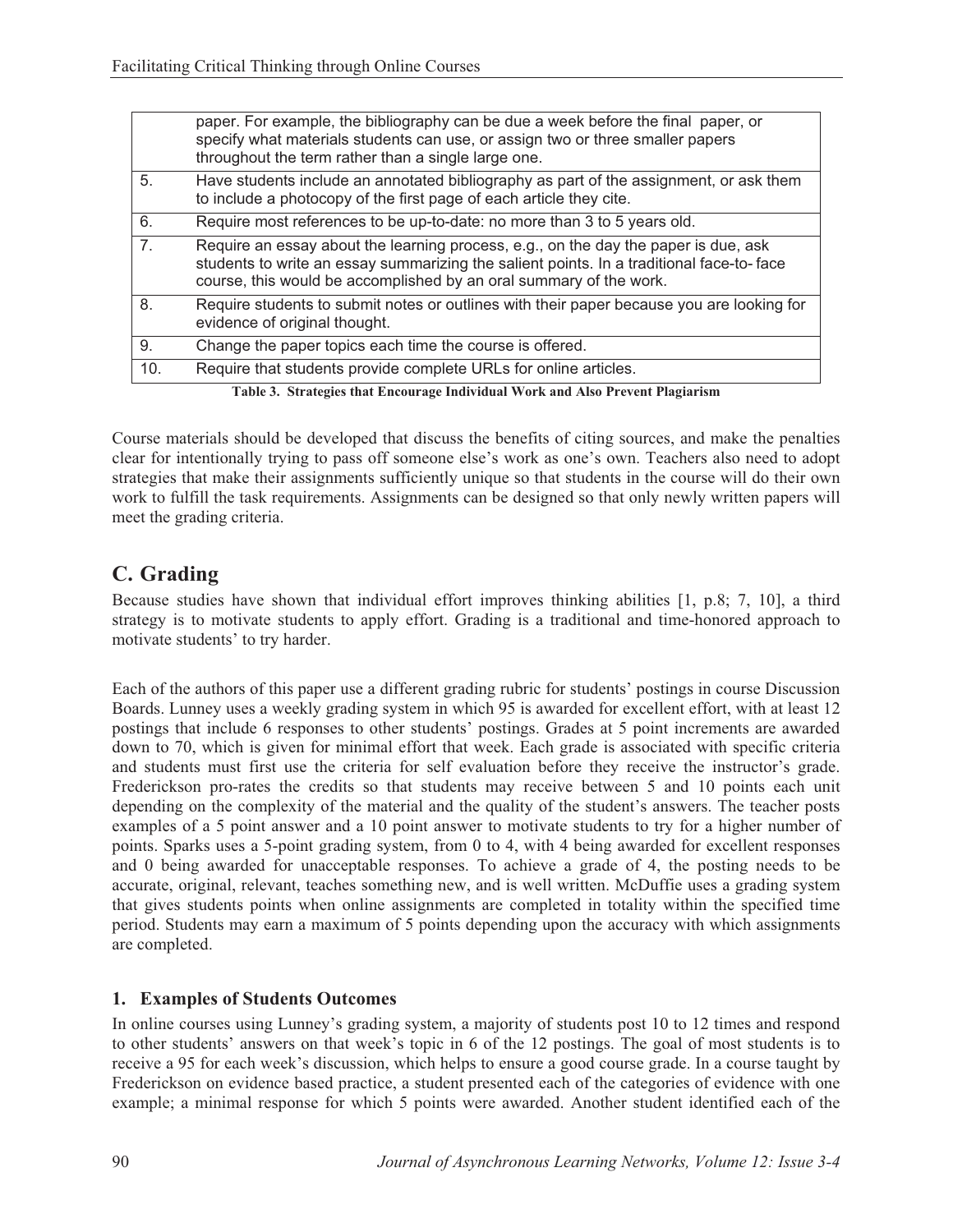categories of evidence and discussed how a descriptive study could be modified to achieve a higher ranking; this student was awarded 10 points. The points for each unit are averaged for the course participation grade. With Sparks method, each student's contribution to the discussion is evaluated 10 times during the semester (1 absence is permitted without penalty). The range of possible points per session is 0 to 4, thus 40 is the maximum possible score for the discussion segment of the course. McDuffie uses points that are translated into a percentage of the total grade. Students are expected to post weekly achieving a maximum of 5 points per week, which, at the end of the semester, equals 20% of the total grade. Failure to post impacts the total grade. One student wrote as part of her evaluation of the course:

I like online classes better than on-campus classes because it gives me the time I need to research and formulate my thoughts before posting them, and I'm not intimidated by the fast thinkers and the more verbal students. While I thoroughly enjoyed reading the postings because I learned so much, I felt I had something to contribute both from my experience and the required readings. The first meeting helped to put me on track, but I dreaded the last session until one of the other students said to me, `I always looked forward to reading your postings. They were so insightful.' I love on-line courses.

# **D. Examples of Concepts**

A fourth strategy is to ask students for examples of concepts. The strategy of asking for examples stimulates the cognitive skills of *analyzing* and *discriminating* and the habits of mind of *flexibility* and *reflection*. The need to provide examples gives students opportunities to connect what they are learning to their past knowledge and their personal experiences.

### **1. Examples of Students' Outcomes**

The following posting took place in a discussion of ethics:

Last month I was asked to co-sign a consent for surgery, but I thought that the patient was not clear about what he was signing. The patient was not literate enough to read the consent form and the physician did not verbally explain everything that was on the consent form. In this case, the principle of autonomy was being violated. To resolve the issue, I asked the physician, with the patient listening, to explain the content of the consent form and then validated that the patient understood the explanation and agreed to the surgery. After this was completed, I co-signed the form. Afterwards, the physician and I briefly discussed the related ethical issues.

The following postings are students' responses to an assignment in which students were asked to propose new nutrition objectives to be included in *Healthy People 2020:* 

- Increase the number of urban farms and other urban food production alternatives.
- Increase food security among US households in a manner that provides optimal and equitable nutrition and health as well as to reduce hunger.
- Increase the availability of reasonably priced low-fat, low-sodium, nutrient-dense foods in commercial food outlets.
- Eliminate the availability in schools of foods that would compete with healthy foods.

## **E. Application**

Strategy five is to motivate students to apply the content to a case study, a published article, or a specific task that requires decision making or problem solving. This can be done by including application of content in the grading criteria, and giving students higher grades for successful application. This is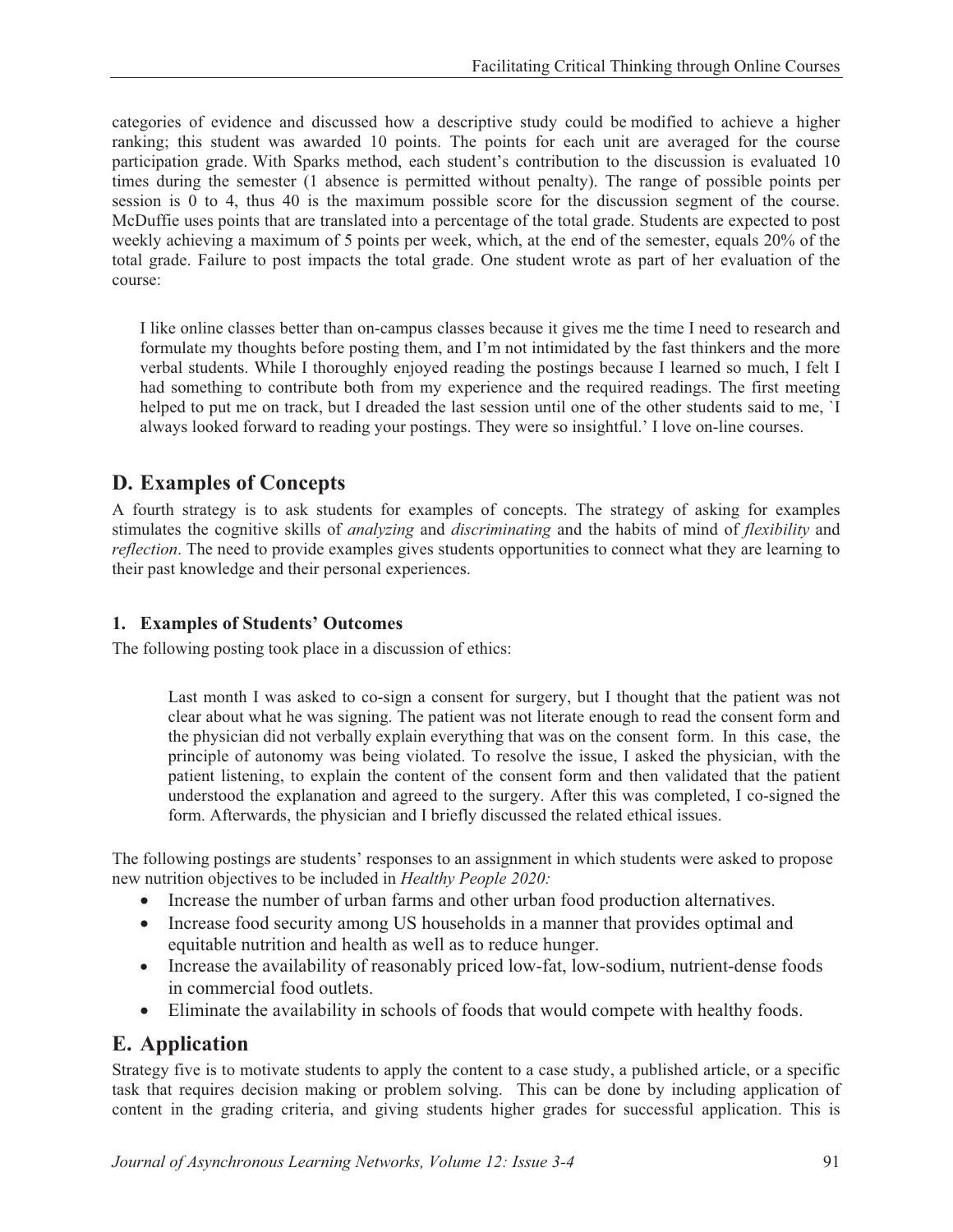important because evidence shows that students do not necessarily transfer critical thinking abilities to clinical practice [2]. Students also need opportunities to practice the specific types of critical thinking processes that are needed for specific kinds of content [1, p.8]. In a course about the research process, for example, a research article can be supplied each week for students to apply the content learned in required chapters.

#### **1. Examples of Students Outcomes**

The following is from an undergraduate student's posting in a research course, with the weekly topic being quantitative research designs:

This study is nonexperimental quantitative research—no manipulation is introduced for obvious ethical reasons. There is also no control group. It is a descriptive, correlational study. I think it is a within-subjects design as far as type of group comparison because we are looking at different levels of distress in relation to different responses from a parent within the same parent/child dyad. Since it collects data multiple times in a short period, I think, it is a cross-sectional study. With respect to observance of variables, it is a prospective study and it occurs in real-world setting, a urology clinic. The inclusion was based on 4 criteria which was a way to control intrinsic subject characteristics. Since the sample size was very small, I think the statistical conclusion validity, as well as internal and external validity were undermined, although no threats to internal validity or problems with external validity were identified. It is hard, at least for me, to determine to what extent is this study externally valid, which is a main question for evidence-based practice purposes. As mentioned before, sample size is the major limitation in this study. The author acknowledges this fact and maintains caution in interpretation of the research findings.

# **F. Prompt Students to Ask Questions**

Asking questions about any topic, strategy six, facilitates the effectiveness, novelty, and self direction of critical thinking by generating additional information for improved reasoning, judgments and decision making, and problem solving [1, p.8]. Helping students to ask the "right questions" to guide critical thinking can be accomplished by prompting them to ask questions of themselves, each other, and the instructor related to the content. This strategy works especially well when used along with application of the content to a decision making or problem solving task (see above strategy). Twelve major questions to best guide critical thinking are summarized and explained by Browne and Keeley [8], ranging from what words or phrases are ambiguous (chapter 2) to what reasonable conclusions are possible (chapter 13). Paul and Elder [10] provide many possible questions that students can ask themselves or others.

### **1. Examples of Students' Outcomes**

In an online course on family theory in nursing, the topic was family structure. Students were asked to identify the composition of modern families. The class included a number of students from different countries. A student from Africa identified families divided by war and migration. The faculty asked the students to discuss how this division affected family roles and to think of other family structure changes that would result in changes in family roles. The outcome was that students explored different situations within and outside the family that might change family roles and asked each other questions such as: If a relative moves in, how would that affect roles? How close a relationship would it have to be to invite or not invite a relative to live with your family?

In a discussion about Public Law 108-265, which mandates local wellness policies in schools, an example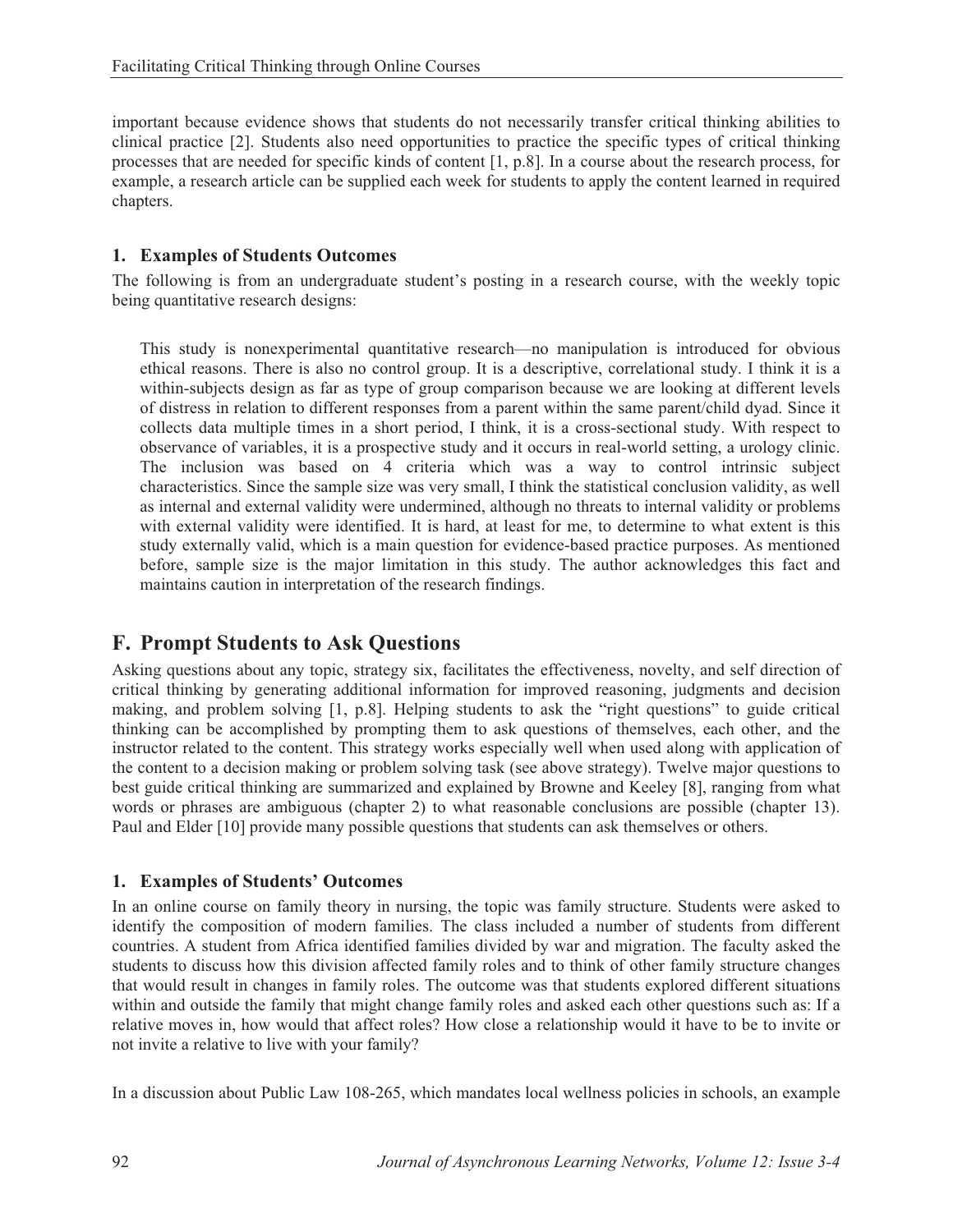of a student's use of questions was as follows:

My first question is: Why use words like 'meet minimum requirements'? Why not set the bar higher? As Michele Simon discusses in Appetite for Profit, schools have the rare opportunity to teach kids what it means to be healthy--to eat a well-balanced diet and to by physically active on a daily basis. Why water down a potentially influential mandate by making the requirements vague, using words like (bare) 'minimum' and 'least possible'? My next question is: are they really requirements? Where does it discuss what the ramifications are if a school doesn't follow through? Is the ONE person (as minimally required by the mandate) that is responsible for ensuring that the school meets the requirements going to be penalized? Why not require a team of people, expert in their field to be responsible, as the model school policy suggests?

## **G. Questions Requiring Additional Research**

Strategy seven is for instructors to phrase questions so that additional independent research or reading is required. A case study can be presented that illustrates a complex situation followed by questions that probe for the rationale and require additional reading. Frederickson uses concept mapping, requiring students to place nursing actions in sequence followed by a question about the effect that an additional nursing diagnosis might have on nursing interventions. Students then must discover from their written and practical resources, how this additional diagnosis will affect their decisions and provide rationales based on additional readings. This strategy has the potential to promote development of the seven cognitive skills and many of the 10 habits of mind.

#### **1. Example of Students' Outcomes**

In a nutrition course, in response to the prompter—predict how a New York City regulation that trans-fats must be labeled in restaurants will affect public health—a representative student response was:

The National Restaurant Association called the ban burdensome and unnecessary. They do not believe that a municipal health agency has any business banning a product the Federal Drug Administration has already approved. Fast-food restaurants and other major chains were particularly interested in the board's decision, because for these companies, a trans-fat ban would not just involve substituting one ingredient for another. In addition to overhauling recipes, the restaurants have to disrupt nationwide supply operations and try to convince customers that the new french fries and doughnuts will taste just as good as the originals. New York City's move to ban trans-fats has mostly been applauded by health and medical groups, although the American Heart Association warns that if restaurants are not given ample time to make the switch, they could end up reverting to ingredients high in saturated fat, like palm oil.

## **H. Debates**

The eighth strategy is to promote student debates on controversial subjects. This provides students with opportunities to use all of the cognitive skills, with emphasis on *analyzing*, *logical reasoning*, and *discriminating* but also including *predicting* and *transforming knowledge*. A debate promotes confidence, a critical thinking habit of mind, and develops students' skills to articulate before an audience, albeit an audience that is not in view. The teacher provides a pool of acceptable topics within the discipline. Students then choose an issue from the entire pool, take a position on the topic they have chosen, and present their arguments defending that point of view. Students have opportunities to counter the arguments of two or three of their classmates. The author of the original position should also have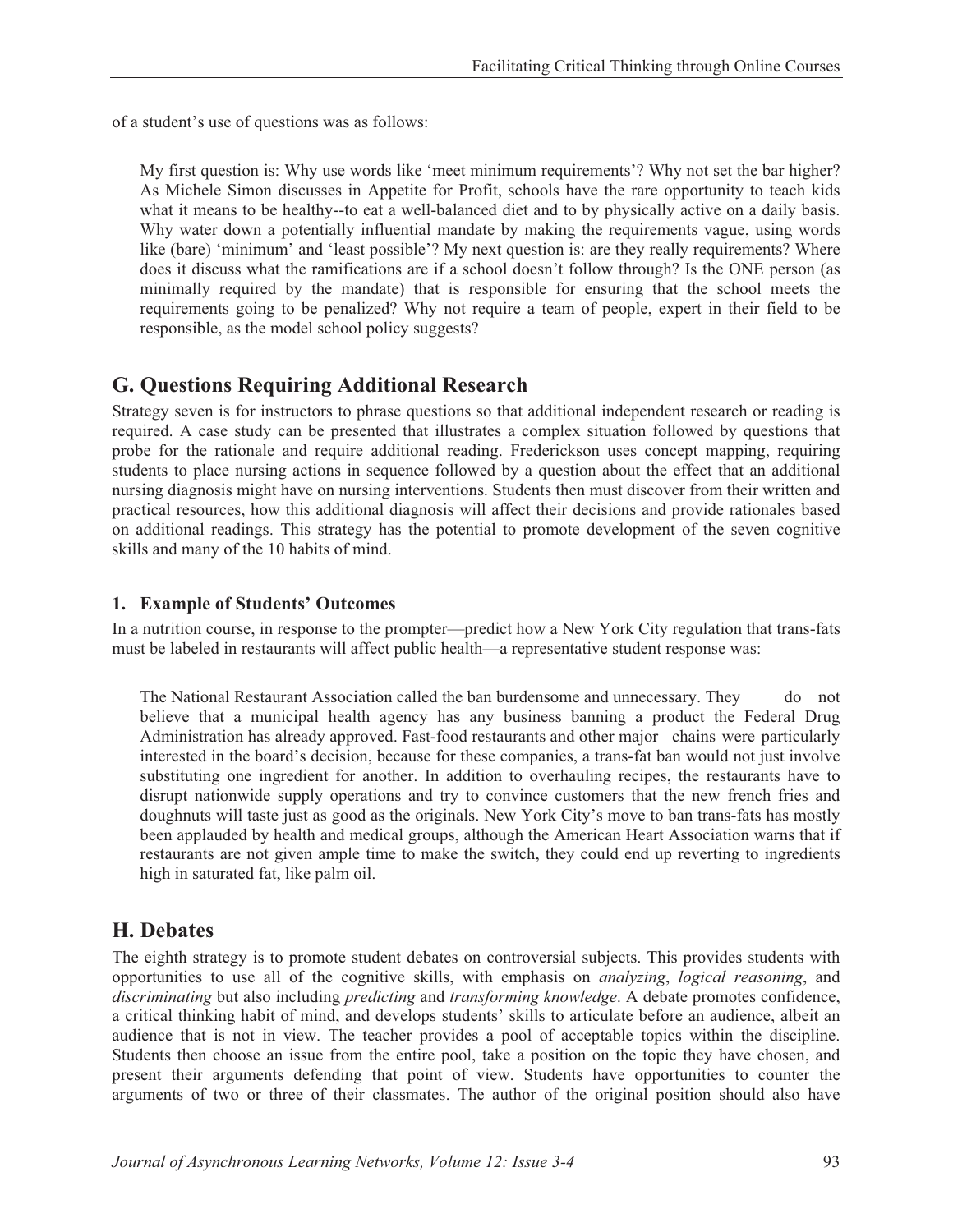opportunities to respond to critics, which forces the author to re-examine the completeness of approach to the topic in light of counter arguments or other points of view. An example of a debate in a nutrition class is when students take the positive and negative sides take sides in relation to the use of high fructose corn syrup in the food supply.

#### **1. Example of Students' Outcomes**

A lively debate in a nursing class occurred on the topic of promoting vasectomy in men versus the sterility methods typically used in women. Following library searches, both sides of the discussion were argued and followed by each side responding to questions posed by the other. The debate panel made up of classmates voted on categories such as ability to effectively articulate (write) thoughts, persuasiveness of arguments, citing of experts, timing, clarity of facts delivered, logic of argument, and knowledge learned by audience. This particular debate question has been used by the author with four different classes over five years. With each class, both sides of the debate have been able to present very persuasive arguments, twice ending in a tie vote, and the pro and con side winning once in other discussions of the issue. Students have admitted they approached the subject having a preconceived opinion but left not being swayed one way or the other; a few indicated a change of mind while others felt they needed to search additional resources on their own.

## **I. Journals**

The ninth strategy, requiring course-related journal-writing, specifically promotes the habit of mind of *reflection,* but can also promote all of the cognitive skills and habits of mind*.* Journaling enables development of acceptable writing skills and helps students to clarify their thinking and explore their personal epistemology [2, 13]. The focus of a journal can actually be the students' awareness of the thinking processes being used for discipline-related tasks, i.e., metacognition or thinking about thinking. A critical thinking theoretical framework such as in Table 1 is provided to students. Students use this framework to identify in a written journal the thinking processes that they used in course assignments, e.g., deciding what is the nursing diagnosis [14]. A journaling experience might benefit a nutrition assignment that requires students to become aware of their own values, prejudices, and beliefs, e.g., about obesity, overweight dietitians, new mothers who bottle feed, and parents who take their children to fast food restaurants.

Reflective journaling is also useful to develop the cognitive skill of *transforming knowledge* such as with a goal of fostering cultural competence and social responsibility. According to Rubin [15, p. 460], the virtues of compassion, righteousness, propriety, and wisdom can be measured by selecting key words and phrases found in individual student journals. The presence of these virtues may indicate enhanced cultural understanding.

### **1. Example of Students' Outcomes**

In an online course on gender and stress, in which private journaling is a requirement, the outcomes of journaling are discussed in the last two online class sessions. Students' postings have supported the outcomes of improved attitudes, beliefs and behaviors related to culture and gender. In a course unit on stress and women with multiple roles, one student wrote:

I have a new respect for myself. My family has always been very traditional. My mother stayed home with us kids and waited on my father when he came home. I have felt inadequate as a wife and mother, feeling that I'm not as good as my mother. After our discussions on Bb and writing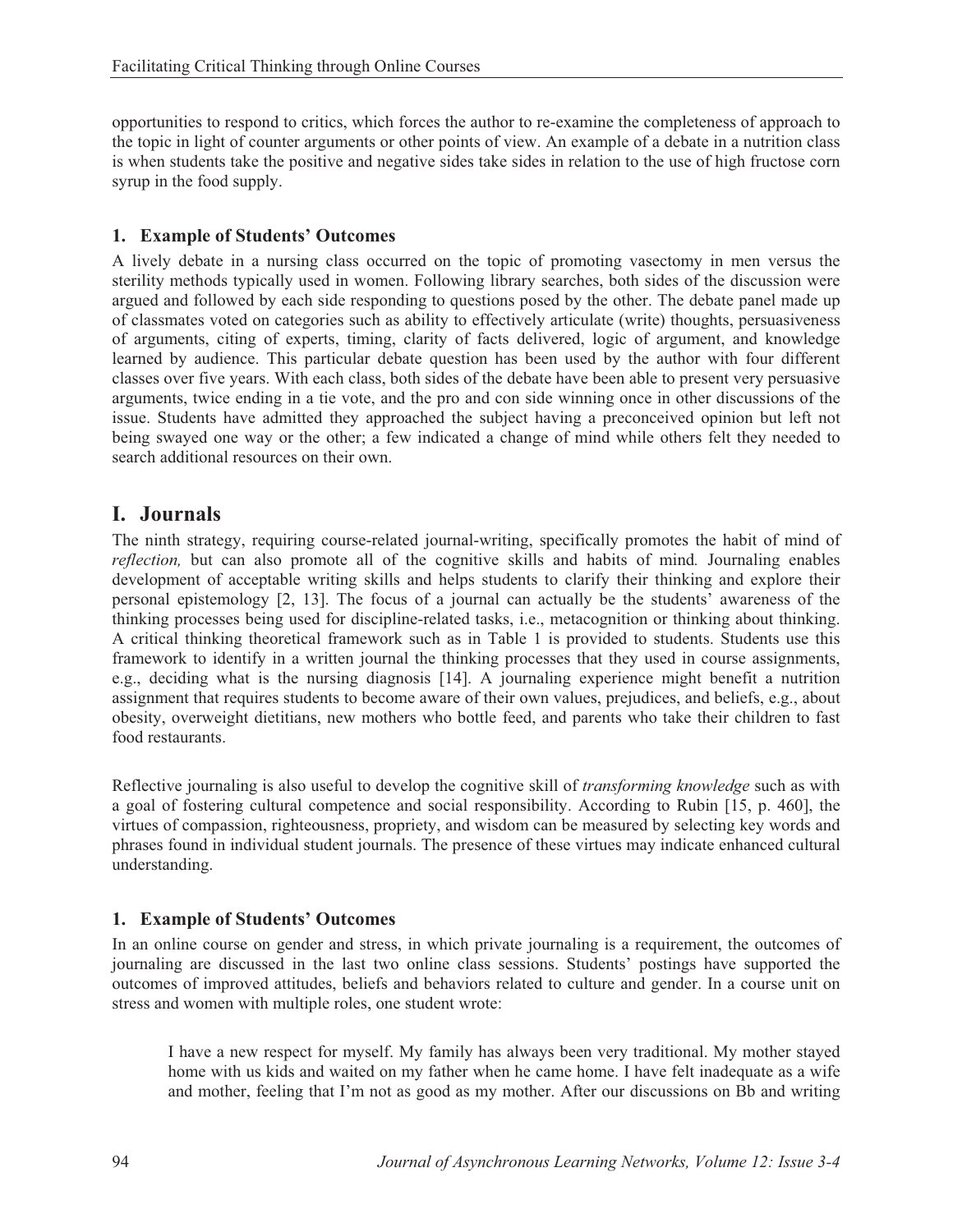down my feelings in my journal, I see that I don't fit the mold of my mother. I have a job, take care of the kids and my husband and go to school. Sometimes I become crabby with my family and friends. I guess I'm just tired. I now see that I need to be kinder to myself, more forgiving. I do a lot and I'm NOT MY MOTHER.

There were more than 40 exchanges responding to this posting in a class of 16, who were mostly female.

### **J. Reinforce Students' Use of Critical Thinking**

Learning through critical thinking cannot take place without the use of reinforcement, the tenth strategy, which implies that there exists a connection between a stimulus (e.g. the question) and a response (student's exploration to find the answer). As observed by educational psychologist Thorndike, who is credited with developing the theories of stimulus-response and Law of Effect almost a century ago, "Of several responses made to the same situation, those which are accompanied or closely followed by satisfaction will, other things being equal, be more firmly connected with the situation so that when it recurs, they will be more likely to recur…The greater the satisfaction or discomfort, the greater the strengthening or weakening of the bond" [16]. Thorndike has authored hundreds of publications and has contributed to advancing the theories on learning and the learning process. Even today Thorndike's stimulus-response theory is highly valued and quoted among educators [17, p.170].

Teachers encourage and reinforce critical thinking when they establish a learning environment that is conducive to exploring the unknown, truth-seeking, open-mindedness, logical reasoning, flexibility, and so forth. This can be done through praise and positive reinforcement. When students participate in class discussions and the teacher responds with "good," or "that's an interesting point," or "keep up the good work," and so forth, students provide further input because they appreciate the positive reinforcement. Other ways that teachers reinforce students' critical thinking efforts are to respond to students' papers, tests and journals within a specific time period, e.g., a week or two. Students are encouraged when they know their postings are being read.

#### **1. Example of Students' Outcomes**

In an online course on gender and stress, the topic for discussion included areas such as: pregnancy and child rearing, multiple roles for women, adolescence, and body image. During the discussion of pregnancy, one of the men posted an inappropriate joke about women's roles and their genitals. The teacher deleted the post and began a lengthy discussion with him through email about the appropriateness of behavior and professional discussions about women and their roles. After a few exchanges, he was open to the idea that cultural background and socialization experiences influence one's beliefs and behaviors. After numerous interactions, he began posting on Bb with his classmates, shared a synopsis of the experience, and invited others to share their experiences about changing behaviors to fit a newly adopted culture, beliefs and behaviors. In the end of semester evaluations, students commented that this Bb discussion experience was one of the most important in changing their thinking and approaching nursing situations with more flexibility and openness.

### **IV. SUMMARY/CONCLUSIONS**

Critical thinking is an intellectual process that is necessary for making clinical judgments [1, 2]. Traditionally, in health professions education, critical thinking was taught in clinical settings. Online teaching and learning, however, provide new opportunities for stimulating critical thinking for clinical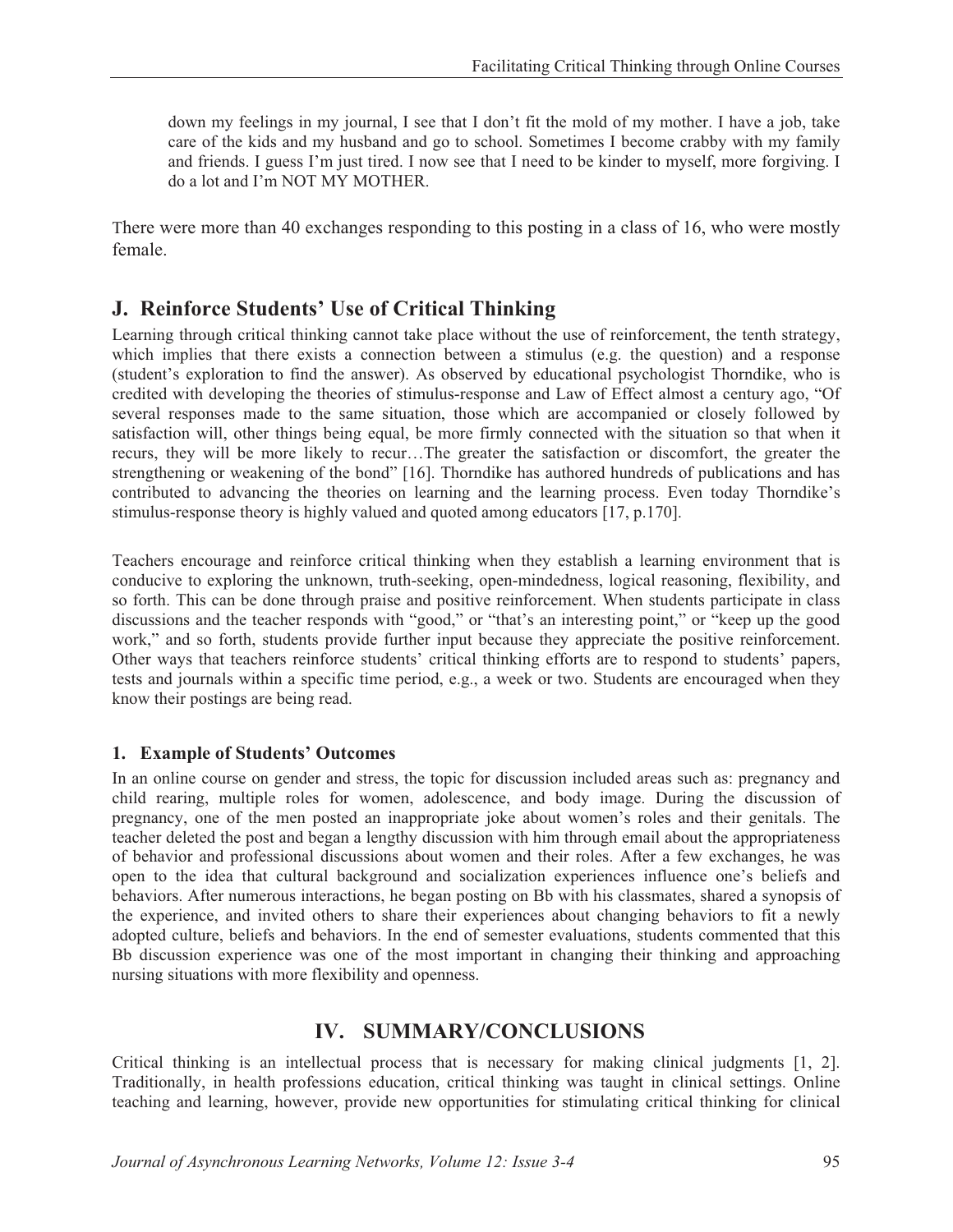problem solving. Online learning permits students the opportunity to review and re-review lectures and discussions thus enabling additional thinking time. This enhances the ability to learn, reflect, and problem solve through the use of critical thinking strategies. Faculty members foster critical thinking through the skilled use of coaching, re-directing, focusing and skilled questioning techniques that assist to keep all participants fully engaged in the process. Online teaching methods enable a kind of "stick to it" format that is not possible in in-class teaching based on a number of factors such as insufficient time, verbose versus quiet students, intimidation, and environmental issues.

The authors described ten different strategies that can be employed to stimulate critical thinking in on-line teaching. These ten strategies, when used interchangeably, encourage depth and breadth of thinking and generate examination of clinical issues from more than one perspective. To maintain and stimulate student interest and involvement, each of the different approaches needs to be varied and challenging. Through online teaching, instructors can foster opportunities for students to actively engage in critical thinking processes.

# **IV. ACKNOWLEDGEMENTS**

Development of this paper was partially funded by a grant from the Alfred P. Sloan Foundation awarded to The City University of New York (CUNY) and the individual authors as CUNY faculty members who teach online courses. We also acknowledge the students in our online courses whose discussion board posts are quoted in this paper. Any names within the quotes were changed to maintain anonymity.

# **V. REFERENCES**

- 1. **Willingham, D. T.** Critical thinking: Why is it so hard to teach? *American Educator* 31(2): 8–19, 2007.
- 2. **Gambrill, E.** Critical thinking in clinical practice: Improving the quality of judgment and decisions, 2<sup>nd</sup> ed. Hoboken, NJ: John Wiley, 2005.
- 3. **Paul, R., L. Elder, & T. Bartell.** A brief history of the idea of critical thinking. California Teacher Preparation for Instruction in Critical Thinking: Research Findings and Policy Recommendations: State of California. Sacramento, CA: California Commission on Teacher Credentialing, March 1997. Online: http://www.criticalthinking.org/aboutCT/briefHistoryCT.cfm.
- 4. **Rubenfeld, M. G., & B. K. Scheffer.** *Critical Thinking TACTICS for Nurses*. Boston: Jones & Bartlett, 2006.
- 5. Walker, G. Critical thinking in asynchronous discussions. *International Journal of Instructional Technology and Distance Learning* 2(6): 15–22, 2005. http://www.itdl.org/Journal/Jun\_05 /article02.htm.
- 6. **Brunt, B. A.** Critical thinking in nursing: An integrated review. *The Journal of Continuing Education in Nursing* 36(2): 60–67, 2005.
- 7. **Sternberg, R. J**. *Successful intelligence: How practical and creative intelligence determine success in life*. New York: Penquin Books, 1997.
- 8. **Browne, M. N., & S. M. Keeley.** Asking the right questions: A guide to critical thinking.  $8^{th}$  ed. Upper Saddle River, NJ: Pearson Prentice Hall, 2007.
- 9. Moore, B. N. & R. Parker. *Critical thinking* (8<sup>th</sup> ed.). New York: McGraw Hill, 2007.
- 10. **Paul, R. & L. Elder.** *Critical thinking: Tools for taking charge of your learning and your life,* 2nd ed. Upper Saddle River: Pearson Prentice Hall, 2006.
- 11. **Scheffer, B. K., & M. G. Rubenfeld.** A consensus statement on critical thinking. *Journal of Nursing Education* 39(8): 352–359, 2000.